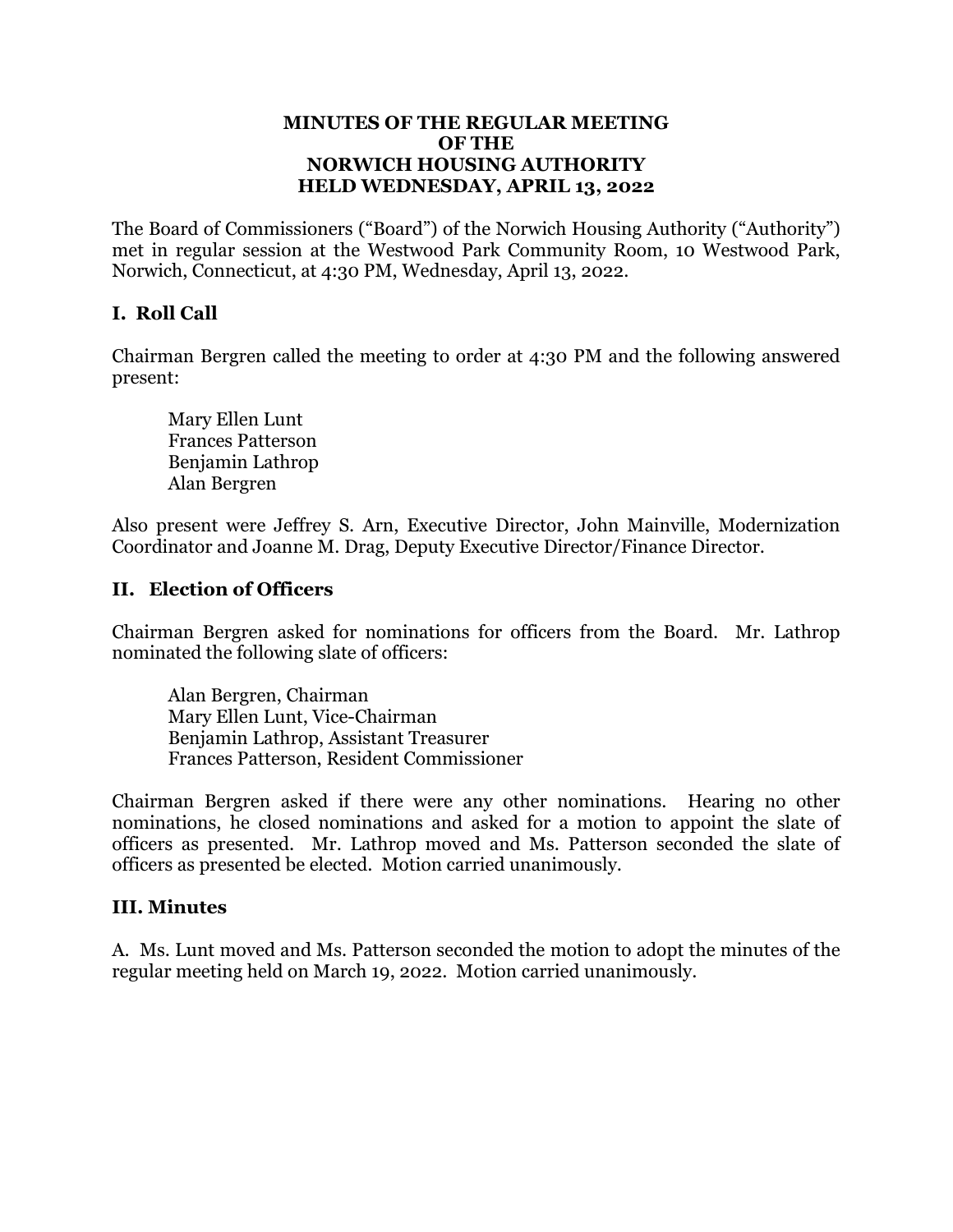## **Minutes of the Norwich Housing Authority – April 13, 2022 page 2**

# **IV. Communications**

A. Community Comment / Public Comment –There was no comment.

B. Section 8 Management Assessment Program ("SEMAP") Certification form for March 31, 2022. Mr. Arn reviewed the SEMAP Certification with the Board and noted that it is submitted to HUD annually.

C. Memo dated March 24, 2022 from Jeff Arn, Executive Director, regarding a Memorandum of Understanding and Agreement (MOUA) with the City of New London Housing Authority as it pertains to the Housing Choice Voucher Program. Because of the lack of affordable housing for Housing Choice Voucher holders, HUD has encouraged Housing Authorities to expand their outreach. Mr. Arn noted that he had negotiated with the City of New London Housing Authority to expand the geographic area that the Norwich Housing Authority's Housing Choice Voucher holders will be able to search for an apartment. Mr. Arn reviewed the MOUA with the Board.

D. Memo dated March 25, 2022 from Jeff Arn, Executive Director, regarding Housing Choice Voucher Payment Standards. Mr. Arn reviewed the need to increase the payment standards to 120% of the Fair Market Rent and had requested a waiver from HUD.

E. Letter dated March 28, 2022 from Dominique Blom, General Deputy Assistant Secretary, U.S. Department of Housing And Urban Development, regarding the expediated waiver to allow for establishment of payment standards from 111 to 120 percent of the FMR with an expiration date of December 31, 2022. Mr. Arn noted HUD's approval of the expediated waiver to increase the payment standards for the Housing Choice Voucher program.

F. Memo dated April 6, 2022 from Jeff Arn, Executive Director, regarding contract rents for Housing Choice Voucher holders leasing an NHA property. Mr. Arn noted that a Rent Reasonable study was performed by Affordable Housing to determine the appropriate rents for the State properties when leased to a Housing Choice Voucher holder.

Ms. Patterson moved and Ms. Lunt seconded the motion to receive Communications B. through F. Motion carried unanimously.

# **V. Report of the Executive Director**

A. Bills – Ms. Patterson moved and Ms. Lunt seconded the motion to approve the bills for March 2022. Motion carried unanimously.

B. Vacancy Reports – Mr. Arn noted that the Authority had 25 vacancies as of April 1, 2022.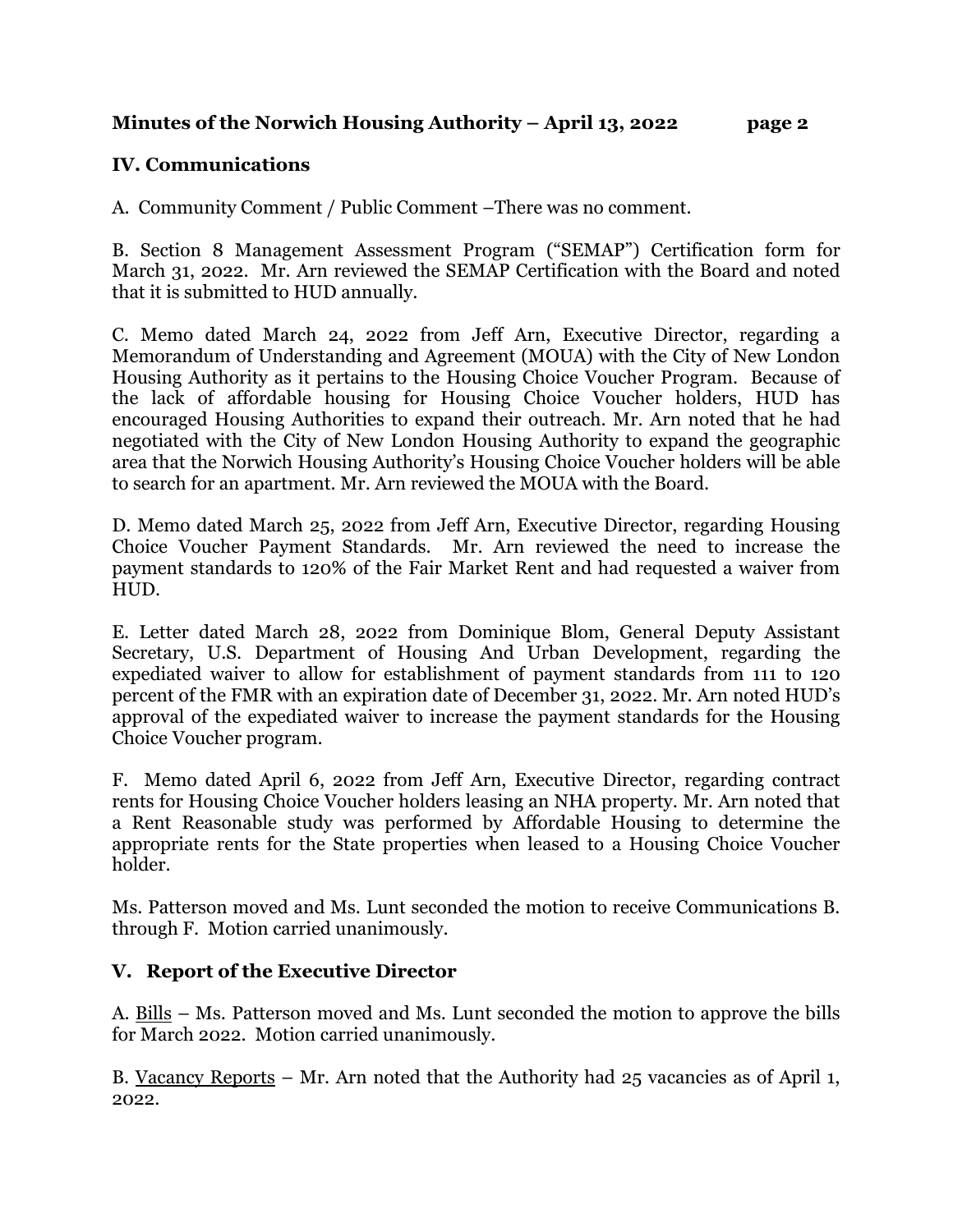## **Minutes of the Norwich Housing Authority – April 13, 2022 page 3**

C. Modernization Report - John Mainville, Modernization Coordinator, prepared the report. Mr. Arn and Mr. Mainville reviewed the same with the Board. The Rosewood Manor Roof/Gutter replacement project – Phase I with JJS Universal Construction Company started on April 4, 2022. An application for Community Development Block Grant PY 48 funds has been submitted for Phase II of the Rosewood Manor Roof/Gutter replacement project. A hearing with the Community Development Advisory Board is scheduled for April 19th. Launderama will begin providing laundry services on May 3, 2022 to Westwood Park–Dorsey Building, Eastwood Court, Schwartz Manor and Rosewood Manor. The card machines for the use of the washers and dryers have been installed. Capital Studio Architects are working on the plans and specifications to upgrade the Dorsey Building elevator. This project will be funded from the Federal 2022 Capital Fund Program. A grant application had been submitted for the Sunset Park renovation project and a reduced scope of work cost estimate has been compiled. A call from CHFA on March 1st invited the Authority to submit a new application which CHFA will submit to the State of Connecticut Bond Commission for review and approval. A conference call with CHFA and DOH will take place on April 18th regarding this project. There are two roofs at Sunset Park that need to be replaced. Three quotes were obtained and there is a resolution on the agenda to approve a contractor to replace the roofs.

D. Section 8 Voucher Portfolio Reports - As of April 1, 2022, the total portfolio was 476 Housing Choice Vouchers.

E. Procurement  $Log - - Mr$ . Arn noted the following item was listed on the Procurement Log: Servpro of Norwich/Windham County regarding a hazardous material clean up at 55 Melrose Park .

F. Other items – Mr. Arn requested permission to attend the New England Regional Council of NAHRO Annual Conference and Exhibition to be held on June 12th through June 15th in Manchester, VT. Ms. Patterson moved and Ms. Lunt seconded the motion to approve the request to attend the conference. Motion carried unanimously.

Ms. Patterson moved and Ms. Lunt seconded the motion to receive items B. through E. above. Motion carried unanimously.

# **VI. Unfinished Business**

None.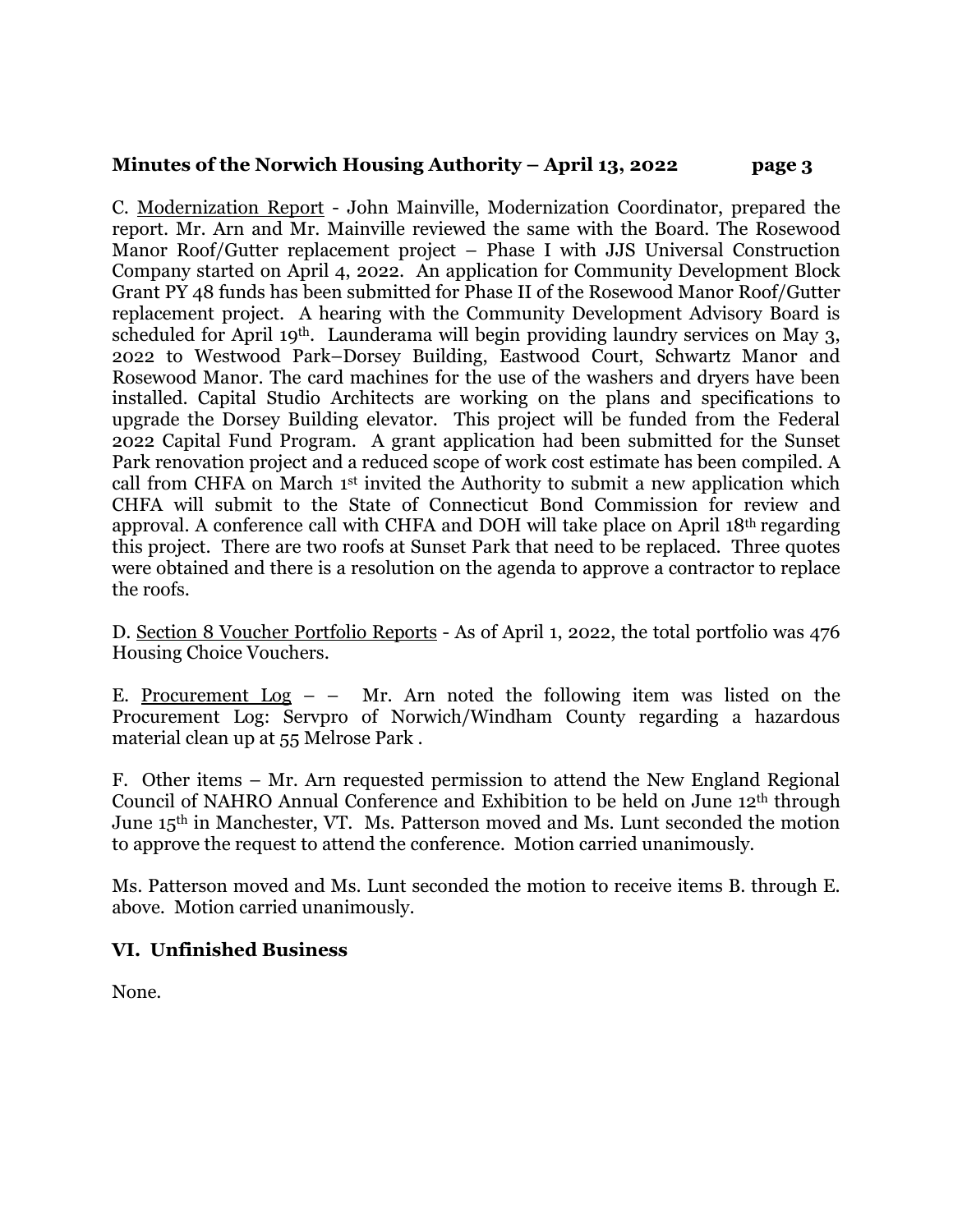# **Minutes of the Norwich Housing Authority – April 14, 2021 page 4**

### **VII. New Business**

A. Ms. Patterson moved to adopt Resolution R-22-04-1605 to certify the Section 8 Management Assessment Program for March 31, 2022. Ms. Lunt seconded the motion.

Roll call vote:

Ayes – Lathrop, Lunt, Patterson, Bergren Nays - None

Motion carried unanimously.

B. Ms. Patterson moved to adopt Resolution R-22-04-1606 to approve the Memorandum of Understanding and Agreement with the New London Housing Authority as it pertains to the Housing Choice Voucher Program. Ms. Lunt seconded the motion.

Roll call vote:

Ayes – Lathrop, Lunt, Patterson, Bergren Nays - None

Motion carried unanimously.

C. Ms. Lunt moved to adopt Resolution R-22-04-1607 to approve the revised Housing Choice Voucher payment standard. Ms. Patterson seconded the motion.

Roll call vote:

Ayes – Lathrop, Lunt, Patterson, Bergren Nays - None

Motion carried unanimously.

D. Ms. Lunt moved to adopt Resolution R-22-04-1608 to approve the contract rents for Housing Choice Voucher holders leasing an NHA property. Ms. Patterson seconded the motion.

Roll call vote:

Ayes – Lathrop, Lunt, Patterson, Bergren Nays - None

Motion carried unanimously.